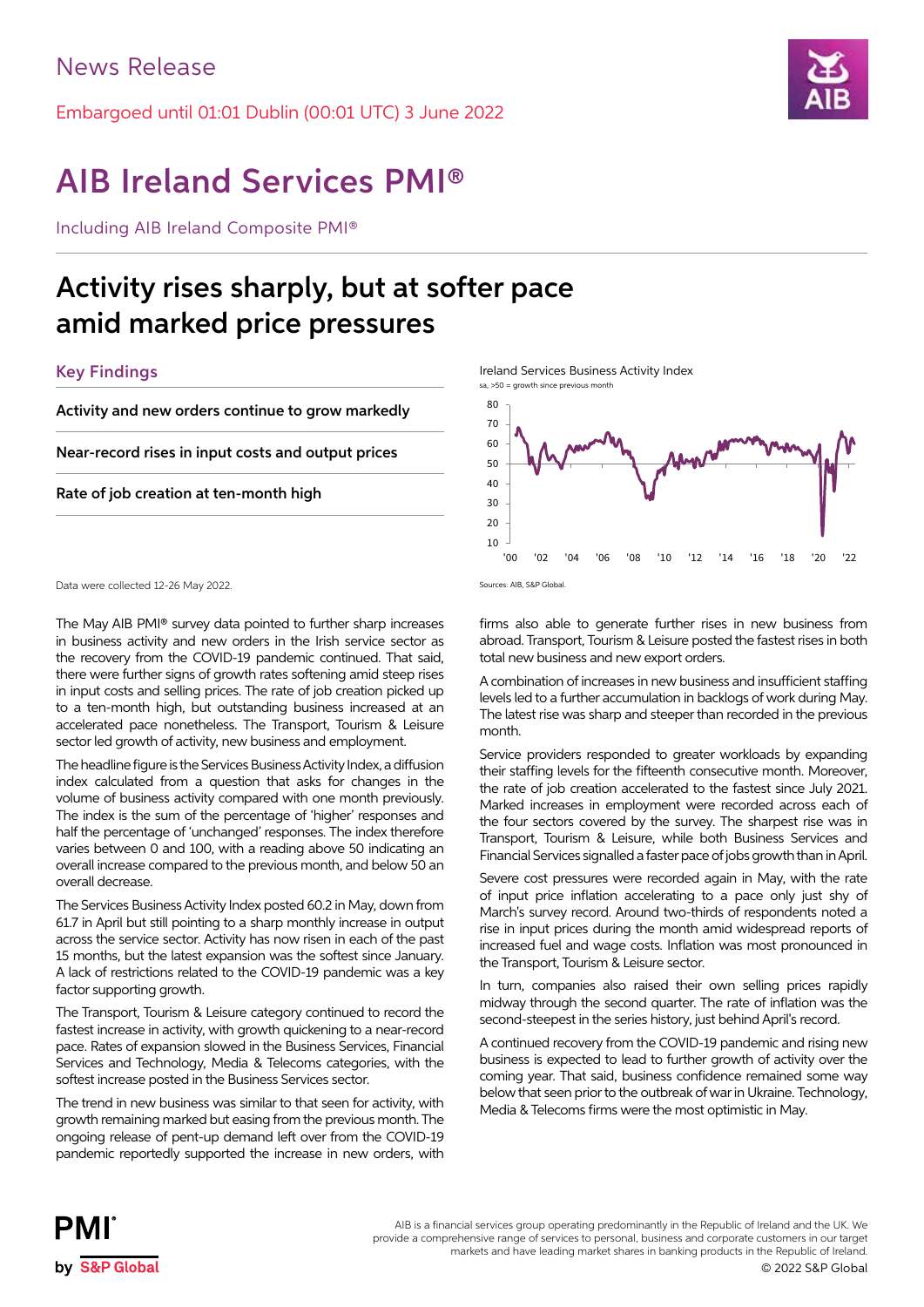

### AIB Ireland Composite PMI®

## New order growth eases to 14-month low amid fresh record rise in selling prices

Composite Output Index



'07 '08 '09 '10 '11 '12 '13 '14 '15 '16 '17 '18 '19 '20 '21 '22

Sources: AIB, S&P Global.

Latest data suggested that strong inflationary pressures across the Irish private sector acted to limit growth of output and new orders. Business confidence was also relatively muted, but firms took on extra staff to the greatest extent since July last year.

The Ireland Composite\* Output Index posted 57.5 in May, signalling a marked monthly rise in activity across the private sector. That said, the reading was down from 59.6 in April and pointed to the softest increase in output since January.

Softer rises in activity were seen across both the manufacturing and service sectors, but growth was more resilient at service providers.

The rate of expansion in new orders slowed sharply, meanwhile, and was the weakest since March 2021. A softer rise in new business from abroad was also registered.

Demand was impacted by steep inflationary pressures. The pace at which input costs rose quickened from April, while output price inflation hit a fresh record high.

On a more positive note, the rate of job creation accelerated for the third month running and was the fastest since July last year.

\*Composite PMI indices are weighted averages of comparable manufacturing and services PMI indices. Weights reflect the relative size of the manufacturing and service sectors according to official GDP data. The Composite Output Index is a weighted average of the Manufacturing Output Index and the Services Business Activity Index.

#### Comment

Oliver Mangan, AIB Chief Economist, commented:

*"The AIB Irish Services PMI shows continuing very strong growth in the sector in May. The Business Activity Index stood at 60.2, down slightly from 61.7 in April. It was the fourth consecutive month that the index has been above 60, signalling an ongoing strong recovery in services*  activity following the lifting of COVID restrictions back *in January. Moreover, the Irish index is well above the*  flash May Services PMIs for the Eurozone and UK of 56.3 and 51.8, respectively, with the latter falling sharply last *month.* 

"There was another marked rise in new business for Irish services firms, including exports, as they continued to benefit from the release of pent-up demand. Meantime, *employment growth accelerated to its fastest rate*  since last July. In terms of the four sub-sectors covered *in the survey, business services recorded the slowest growth, while the strongest expansion was once again in Transport/Tourism/Leisure. Indeed, this sector continued to see the fastest growth in total activity, new business, exports, outstanding business and employment.* 

*"The rebound in demand continues to put pressure*  on operating capacity, with another significant rise in backlogs of outstanding work in all four sub-sectors. The Future Activity Index, though, remained below its long-run *average, as has been the case since the Russian invasion*  of Ukraine and resulting increased uncertainty about the economic outlook.

*"Meanwhile, businesses continued to experience severe upward pressure on input prices, in particular, fuel and wage costs. This in turn is leading to higher prices being charged to customers. Indeed, the rate of growth in both*  input price inflation and prices charged was the second fastest in the 22-year history of the survey."